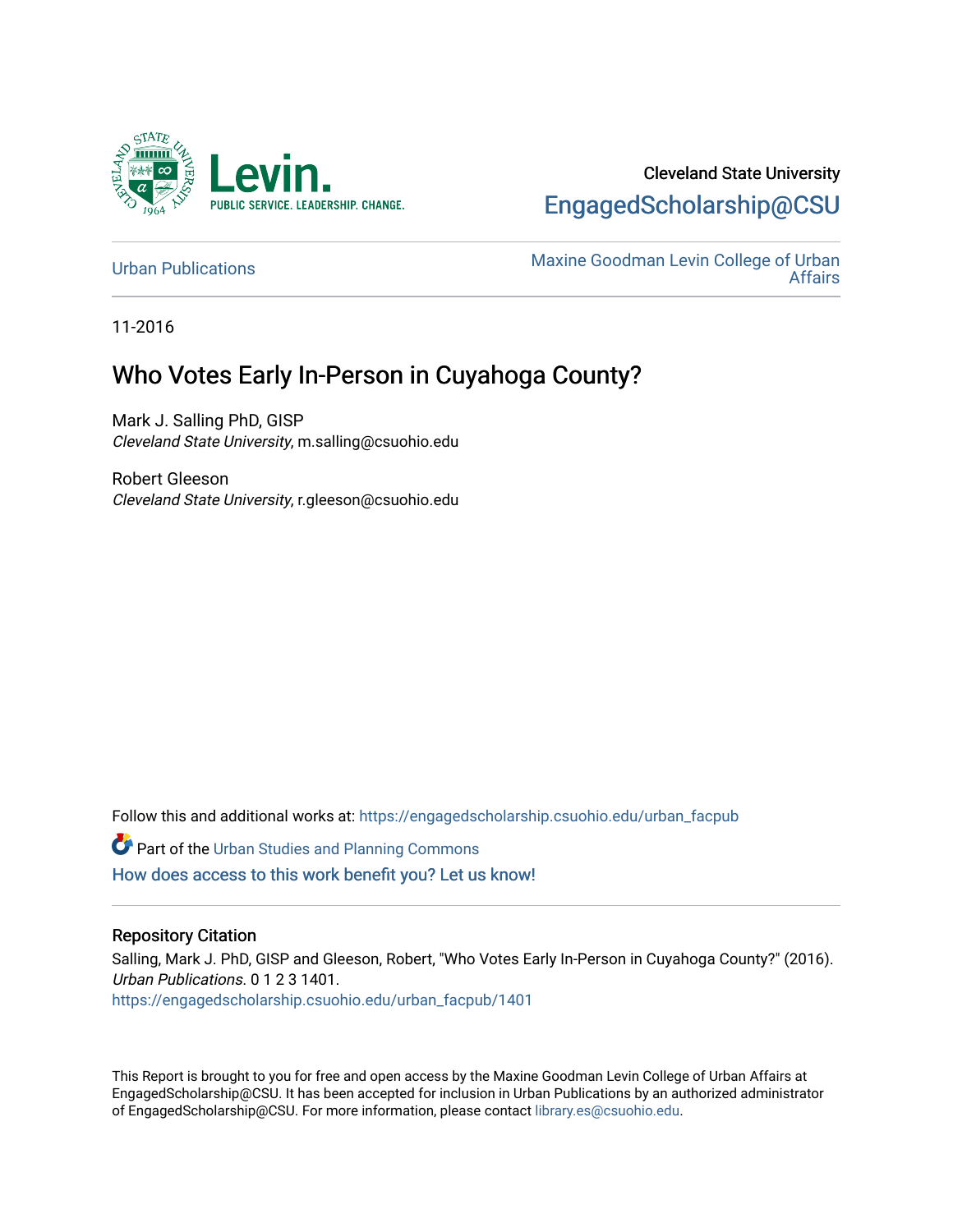

## Map of the Month: Who Votes Early In-Person in Cuyahoga County?

Dr. Mark Salling Northern Ohio Data & Information Service (NODIS) Maxine Goodman Levin College of Urban Affairs, Cleveland State University Email: m.salling@csuohio.edu

- Registered voters in Ohio can cast their votes before Election Day in two ways. The first is by using an absentee ballot to vote by mail. The second is by showing up in-person to a designated early voting center, operated by each County's board of election.
- Like any state law, the rules that govern voting in Ohio are enacted by the State Legislature and signed by the Governor. The rules are then administered by the Ohio Secretary of State. Disputes are resolved by the courts.
- The proportion of early votes that are cast in-person has increased over the last decade. And the rules in Ohio have varied over time. Rule changes have been very controversial since research suggests that early in-person voting is used more frequently by African-American voters.
- How a person votes is confidential. But data on who is registered and when they voted is not. Their addresses can be mapped and totals aggregated to geographic areas such as census blocks and neighborhoods.
- The map displayed below shows the number of early in-person voters by census block within Cuyahoga County from the 2012 General election. The source of the data is the Cuyahoga County Board of Elections. Each blue dot on the map, randomly located within the census block, represents 10 voters who chose early in-person voting that year.
- Each census block is also shaded differently based on the percent of voting-age residents in that block who were African-American. The source of the data is the 2010 U.S. Census.
- A visual assessment of the map suggests that early in-person voting is more common in blocks that have higher percentages of voting-age residents who are African-American.
- A more rigorous assessment of that finding comes from calculating a precise statistic that compares the overall correlation between the two measures. The statistic is known as a correlation coefficient. It ranges between 0 and 1.0. A value of 0 means no correlation between two measures. A value of 1.0 means that two measures are perfectly correlated.